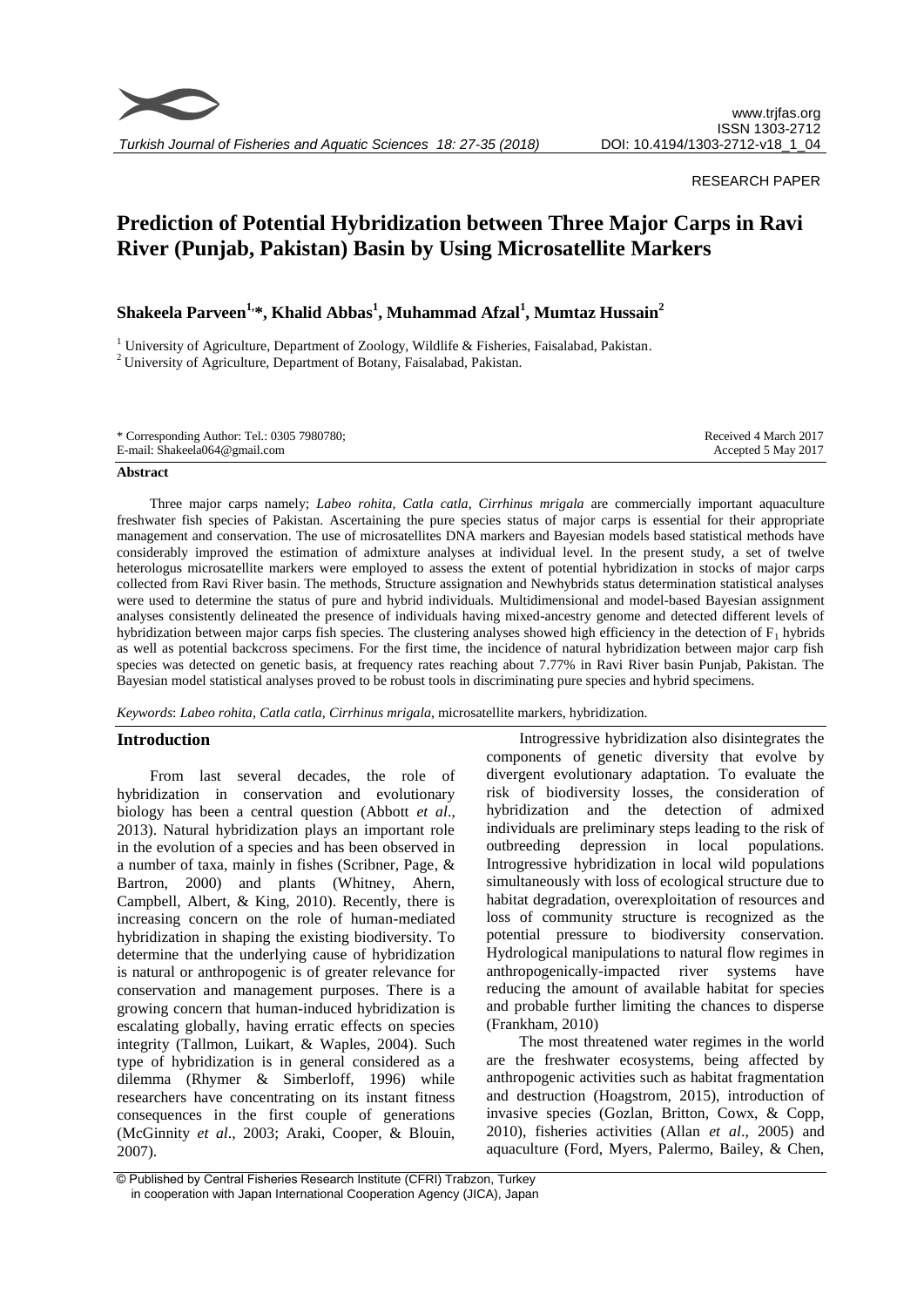2008). Among all animal taxa, freshwater fishes have the highest frequencies of both recent adaptive radiations and hybridization (Scribner *et al*., 2000). Several instances of hybridization have been renowned in freshwater fishes (Konishi, Hosoya, & Takata, 2003). The ecological impact of hybridization is severing, causing extinction of populations, subspecies, and species by genetic annihilation through introgression (Allendorf, Leary, Spruell, & Wenburg, 2001; Sato *et al*., 2010).

Hybridization is more prevalent within cyprinids as compared to other fish taxa because species of this group appear to be very closely related with each other as indicated by their karyotypes, isozyme and DNA profile studies. Major carps viz. *Labeo rohita, catla catla* and *cirrhinus mrigala* also belong to this group. A number of inter-specific and inter-generic hybrids from natural ecosystems such as dry bundhs and reservoir have been recorded (Padhi & Mandal, 1997). Moreover, the  $F_1$  hybrids of these species are fertile and can backcross with the parental species thus leading to genetic introgression (Das, Mishra & Srivastava, 1996; Padhi & Mandal, 1997). Due to socio-economic importance of major carps, the wild populations are progressively being replenished with hatchery-reared seed of major carps that is compromising the genetic integrity of the species (Padhi & Mandal, 1997).

Indeed, an important part of any study of hybridization is to confirm the taxonomy of purespecies and hybrids of fish by establishing the reliable methods of identification. Historically, meristic and morphometric measurements were the primary means of identifying naturally occurring hybrids. However, documentation of hybridization based on meristic or morphological criteria often can be misleading when used as the sole source of inference (Neff & Smith, 1979). It is difficult to infer a uniform phenotypical standard on morphological hybrid traits. Considering the amount of information and general reliability in most species, molecular makers are best choice in evaluating whether specific individuals are hybrids. For instance, is it possible by means of molecular markers to trace signs of recent events of introgression, at least a couple of generation backwards (Goodman, Barton, Swanson, Abernethy, & Pemberton, 1999; Verardi, Lucchini, & Randi, 2006).

Carp species; *L. rohita* (Rohu), *C. catla* (Catla) and *C. mrigala* (Mrigal) are commercially important fishes in inland waters of Pakistan. It has been reported that during the last two decades, aquaculturists are facing the problems of high mortality in these species at fingerling stage. Major carps are found in overlapping habitats during the spawning season. The incidences of high level of hybridization between these species have been reported in Bangladesh (Simonsen, Hansen, Mensberg, Sarder, & Alam, 2005). Anecdotal evidences have showed that the conservation value of

these fish species in Pakistan is also uncertain and are being genetically deteriorated in many hatcheries and natural reservoirs owing to inadvertent hybridization. The decade-long practice of stocking indigenous carp seed in the rivers and reservoirs to replenish the fisheries resources already made it difficult to determine the negative impact resulting from genetic introgression and inbreeding (Hansen, Bekkevold, Jensen, Mensberg, & Nielsen, 2006). Therefore, better knowledge of ecological and genetic consequences of hybridization is needed to improve the conservation strategies, fisheries and production perspectives that will help in sustainable management of these species in the country. So, the present study was conducted to detect the patterns of potential hybridization and genetic introgression in major carps of River Ravi in the Punjab, Pakistan. Consequently, effective conservation and management of native biota will be enhanced by understanding the extent of potential hybridization and genetic introgression events among these species.

## **Materials and Methods**

# **Sampling**

Thirty individuals each of the three species viz. *L. rohita* (Rohu)*, C. catla* (Catla) and *C. mrigala* (Mrigal) were collected from Balloki Head on Ravi River basin. Initially, species identification was based on morphological traits observed on site. Specimens were brought live to the Aquaculture Biotechnology Laboratory, Department of Zoology, Wildlife and Fisheries at University of Agriculture Faisalabad and identified up to species level by using appropriate fish identification key following Mirza and Sharif (1996). A sample of dorsal muscle tissue was taken from each fish and stored at -20 °C for subsequent DNA extraction.

#### **DNA Extraction**

Traditional proteinase-K digestion and standard phenol/chloroform protocol following the Yue and Orban (2005) was used to extract the total genomic DNA from small amounts (0.2 g) of muscle tissues. The quality of extracted DNA was checked on 0.8% agarose gel in horizontal gel electrophoresis chamber (ME20, Major Science, USA). While the concentration of extracted DNA was checked by using UV-Vis spectrophotometer (NanoDrop 2000c, Thermo Scientific, USA) and final concentration was adjusted by diluting to almost 50 ng/ml.

# **Genotyping**

A set of twelve heterologous microsatellite primers already characterized for *L. rohita* (Patel *et al*., 2009) *C. catla* (Sahu *et al*., 2014) *Cyprinus carpio* (Crooijmans, Poel, Groenen, Bierbooms, & Komen,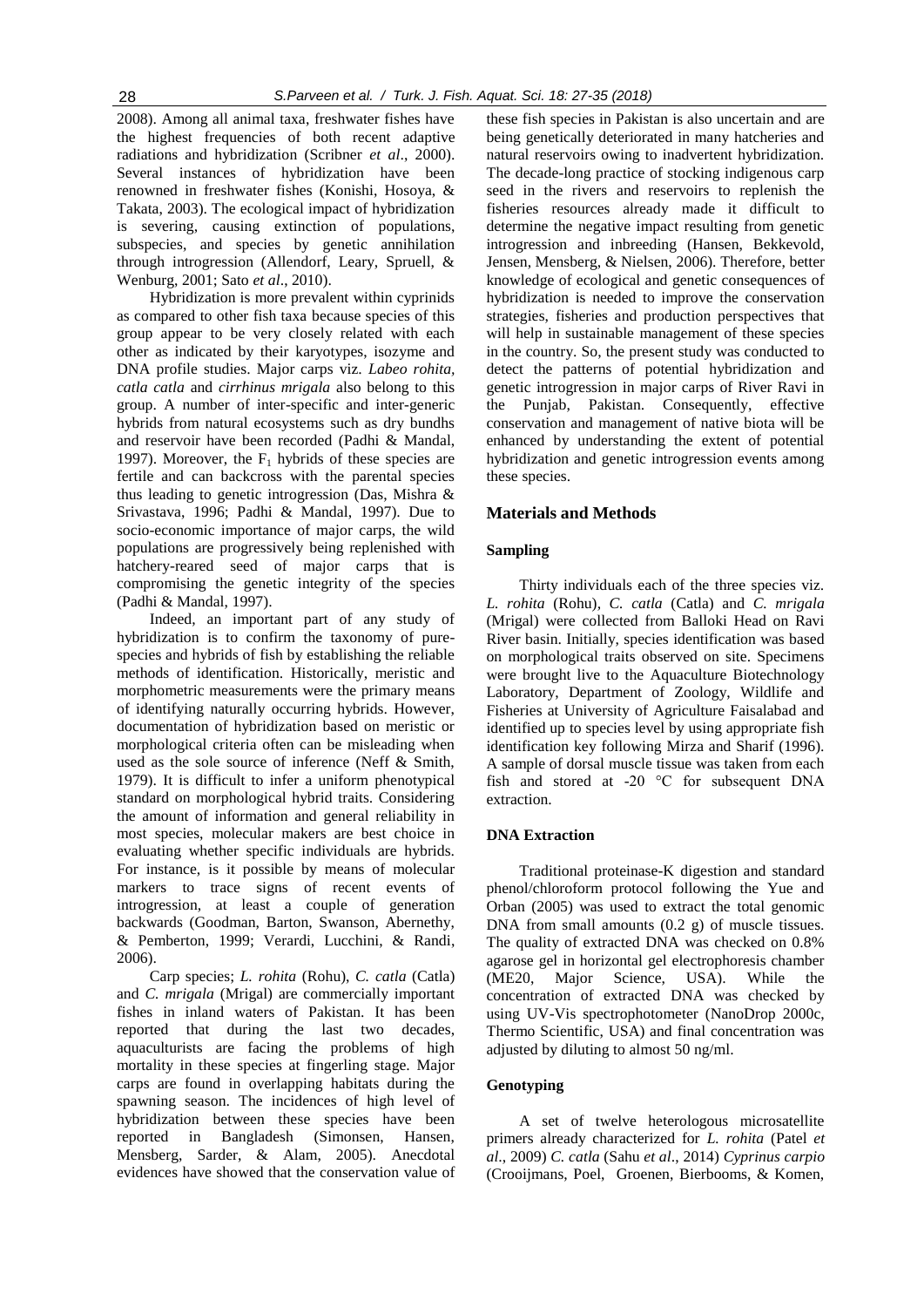1997) and *Barbodes gonionotus* (Kamonrat, McConnell, & Cook, 2002) were employed for crossspecies amplification. The characteristics of the microsatellite DNA markers used in the present study have been summarized in Table 1. These oligo primers *Lr1, Lr10, Lr31, Lr38*, *Cc15*, *Cc19, Cc31, Cc62, Cc70*, *MFW2, MFW17* and *Bgon22* were purchased from the company Gene-link, USA and used to amplify the target loci from each individual. The PCR reaction was carried out in a 20  $\mu$ L reaction mixture, which included 0.8 µL of each primer set (10  $\mu$ M), 0.4  $\mu$ L of dNTPs (10 mM), 1.5  $\mu$ L MgCl<sub>2</sub> (20 mM), 2.0 µL of 10X PCR buffer (20 mM), 0.4 µL (2 U/µL) Taq polymerase (Sure Bio-Diagonistic and Pharmaceutical), and approximately 50 ng of template DNA using gradient thermal cycler (Multigene Optimax, LabNet, USA).

The PCR amplification of target microsatellite loci was carried out following the PCR reaction conditions as follows: Preheating for five minutes at 94 C, 30 cycles consisting of 1 minute denaturation at 94 C, 1 minute at a primer-specific annealing temperature, 1 minute at  $72^{\circ}$ C elongation step, and final extension period was appended for 10 minutes at 72 C . The amplicons were confirmed for the successful amplification through 0.8% agarose gel electrophoresis and subsequently stored at 4 C until analyzed*.* In case some DNA sample failed to amplify, PCR was repeated for the missing individuals.

#### **Polyacrylamide Gel Electrophoresis**

Five  $\mu$ L of the PCR product of each individual was mixed with 1  $\mu$ L loading dye (Bromophenol Blue) and loaded on to the polyacrylamide gel along with 3 µL 100 bp DNA ladder (FERMENTAS: MBI #SM0321). The electrophoresis was done in a vertical gel electrophoresis chamber (MV20DSYS, Major Science, USA) at constant voltage (286Volts) for 90 minutes. After electrophoretic resolution of PCR products, removed the plates gently and washed the gel for ethidium bromide staining. The microsatellite alleles were score manually for genotyping and the genotypic data was recorded for statistical analyses.

# **Data Analyses**

Factorial correspondence analysis (FCA) test was implemented to investigate the relationships among individuals based on the extent of allele sharing among major carps and hybrids using the software Genetix version 4.05.2 (Belkhir, Borsa, Goudet, Chikli, & Bonhomme, 2000). Clustering algorithms employing Markov-Chain Monte-Carlo (MCMC) simulations were implemented in the programs Structure version 2.1 (Pritchard, Stephens, & Donnelly, 2000) and Newhybrids version 1.1 (Anderson & Thompson, 2002) to analyze the data from the twelve microsatellite loci scored in all the analyzed fish species.

The admixture analyses made in a Structure 2.1 uses the HWE expectations and linkage disequilibrium to determine whether the suspected hybrids had ancestry from both species, and to investigate undetected mixed-ancestry in individuals of each population. Analyses were performed with 1, 000, 00 Markov-Chain Monte-Carlo step (MCMC) and 100, 00 burn-in steps for  $K = 1-3$  potential species groups. To determine the actual number of species

**Table 1.** Characteristics of twelve microsatellite loci used for cross-species amplification in major carps

| Sr.<br>No | -Locus<br>name | $1$ -Motif        | <sup>1</sup> -Primer sequence $(5'$ 3 <sup>'</sup> )     | <sup>1-</sup> Gene-Bank<br>Accession no. | $2$ Fragment<br>size (bp) | ${}^{2}T_a$ (°C) | <sup>2</sup> -Allele<br>Number |
|-----------|----------------|-------------------|----------------------------------------------------------|------------------------------------------|---------------------------|------------------|--------------------------------|
|           | $^a$ Lr1       | $(TG)_{14}$       | F-GACCCTTAACCCTTGACCTT<br>R-TGGGATAATGCAGGGAAAAC         | AJ507518                                 | 167-171                   | 58               | $\mathfrak{2}$                 |
| 2         | $^a$ Lr10      | $(CA)_{13}$       | F-GATCTTCAGCGCCAGCGTG<br>R-GAGGACCTGCCCAGCATG            | AJ507523                                 | 141-165                   | 60               | 4                              |
| 3         | bLr3           | $(CT)_{23}$       | F: CACTCTTATCTCGCTGCCCAG<br>R: ACAAGCGGTCTGTGGTGAGTC     | AM231180                                 | 158-162                   | 60               | $\overline{4}$                 |
| 4         | $b_{Lr}$ 38    | $(GT)_{12}$       | F: ATAGCATCACCATCTGTTGGTG<br>R: TCTGCTTCAGTCACTCAGCAC    | AM269528                                 | 240-250                   | 59               | $\overline{2}$                 |
| 5         | $^{c}Cc15$     | (CA) <sub>6</sub> | F: GGGTTGCTCTCTAAAACTCTGG<br>R: CTCCTTCTGCTCTCTCTGCTCT   | KF913010                                 | 152-170                   | 57               | 3                              |
| 6         | $^{c}Cc19$     | (TG) <sub>6</sub> | F: CATGTGTATGCTTTGTACTGTGAG<br>R: CAATTCACCACCGATTCTTTTG | KF913011                                 | 140-170                   | 54               | $\overline{4}$                 |
| 7         | $^{c}Cc31$     | $(GT)_{14}$       | F: TGTCTAGGTGTGTTTCTCTGTGG<br>R: GAACATGAGCGGGAAAACTG    | KF913013                                 | 142-172                   | 59               | 5                              |
| 8         | $^{c}$ Cc62    | (GA) <sub>7</sub> | F: TCCAACCATCCATATCAGCTAC<br>R: TGACGACGCTATCTTCTCTCTTT  | KF913018                                 | 180-210                   | 60               | 4                              |
| 9         | $^{c}$ Cc70    | (TG) <sub>6</sub> | F: CGCTCAGGTTACCCAGCATT<br>R: CACACACACACGCAACAGATAC     | KF913019                                 | 160-186                   | 60               | 3                              |
| 10        | $^d$ MFW2      | $(TG)_{6}$        | F: CACACCGGGCTACTGCAGAG<br>R: GTGCAGTGCAGGCAGTTTGC       |                                          | 170-175                   | 55               | 4                              |
| 11        | $^d$ MFW17     | $(GT)_{14}$       | F:CTCAACTACAGAGAAATTTCATC<br>R:GAAATGGTACATGACCTCAAG     |                                          | 216-225                   | 55               | 5                              |
| 12        | $e_{Bgon22}$   | $(TCC)_{6}$       | F: TCTTGTTGATCACACGGACG<br>R: GTGACTGTATCAATGAGTCTG      | AJ291680                                 | 110-113                   | 49               | 6                              |

<sup>a</sup> (Das *et al.,* 2005); <sup>b</sup> (Patel *et al.,* 2009),  $\cdot$  (Sahu *et al.,* 2014); <sup>d</sup> (Crooijmans *et al.,* 1997); <sup>e</sup> (Kamonrat *et al.*, 2002); F– forward; R– reverse; N- no. of alleles 2) Fragment size, annealing temperature and allele number observed in current study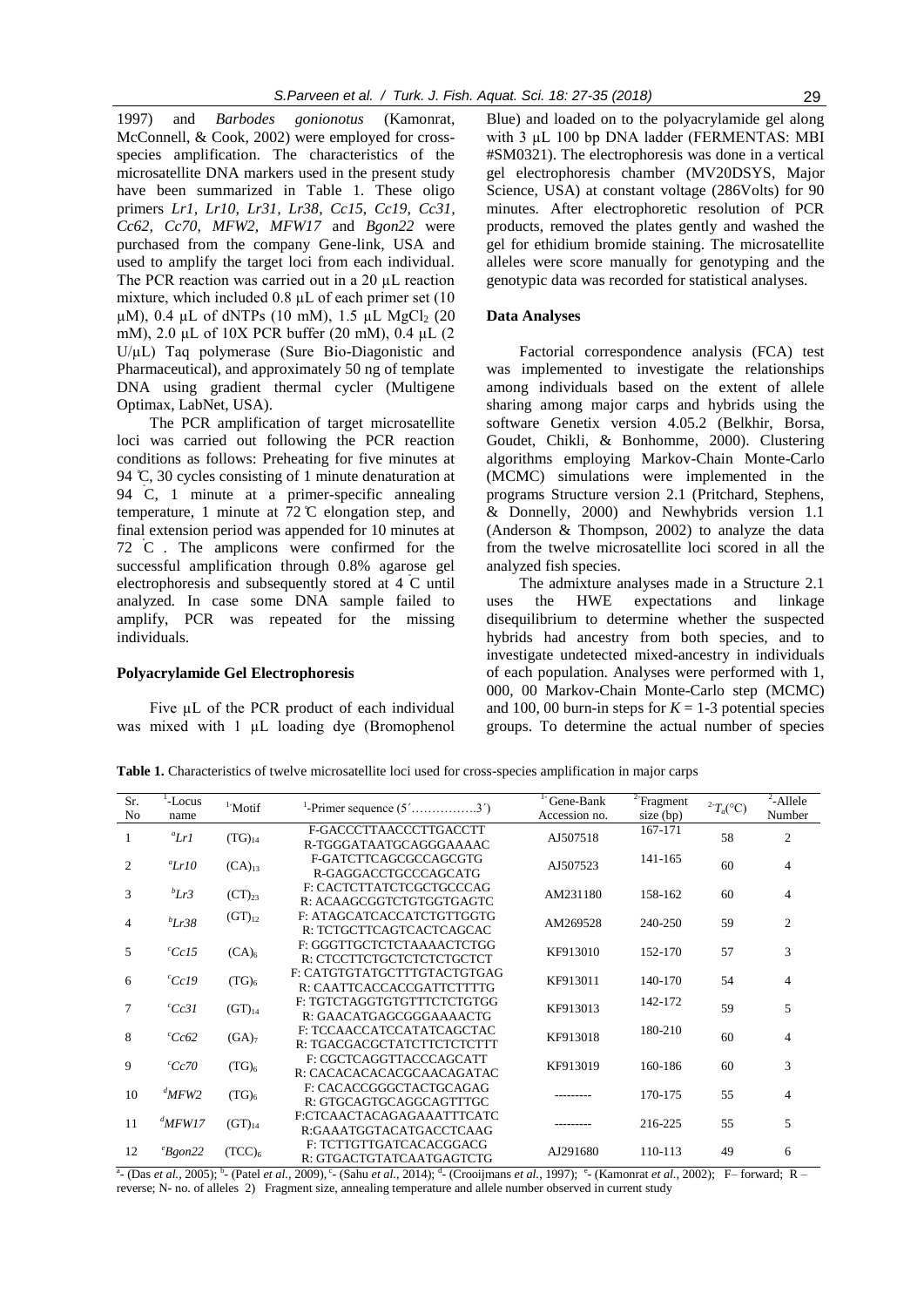groups method of ΔK statistic (Evanno, Regnaut, & Goudet, 2005) was implemented.

The Newhybrids software was used to probabilistically determine the status of each individual by assign to one of six different categories  $(P1, P2, F<sub>1</sub>, F<sub>2</sub>, Bx1, Bx2)$ . Assignment probabilities were predictable with a 50,000 MCMC sweeps and of 10,000 sweeps of burn-in period. Jeffreys (Uninformative) priors were positioned on admixture distributions. Final class assignments were based on the category with the highest probability, usually greater than 90%. The use of probabilities allowed for a transparent estimation of class in light of possible allelic scoring error and the rare presence of fourth- or fifth-generation hybrids.

# **Results**

The multi-locus genotypic data of each appraisal population was subjected to three consecutive statistical analyses including Factorial Correspondence Analysis (FCA), Structure assignment test and Newhybrids status determination for discriminating the pure, hybrid and genetically introgressed individuals involving the three major carp species and is explained as following.

#### **Multidimensional Analysis**

The FCA test highlighted the three main clusters, each corresponding to one of the analyzed species depicting the departures among these species as shown in Figure 1. For the assessment of hybridization sign it was observed that some individuals of *L. rohita, C. catla* and *C. mrigala*  population were fall out of their pure species cluster though were considered morphologically as pure species. The results showed that these individuals were erroneously labeled as pure species and, in fact, they might be hybrids to be tested*.* 

### **Structure-Based Admixture Analysis**

The subsequent statistical test to detect the hybridization was conducted with the program Structure which confirmed the presence of three species clusters: (1) *L. rohita* (2) *C. catla* (3) *C. mrigala* (Figure 2a). The 83 individuals with exception of some individuals powerfully exhibited qvalues greater than 0.9 and dispersed to their corresponding pure species. The remaining total of the seven individuals (7.77%) LR-BAH5 ( $q_{LR}$ =0.767), LR-BAH12 ( $q_{LR}$ =0.640), LR-BAH16 ( $q_{LR}$ =0.792),<br>CC-BAH10 ( $q_{CC}$ =0.787) and CC-BAH18  $CC-BAH10$  (q<sub>cc</sub>=0.787) and  $(q_{CC}=0.492)$ , CC-BAH26  $(q_{CC}=0.660)$  and CM-BAH19  $(q_{CM}=0.7930)$  showed the membership coefficient values (q) lower than 0.9 which led to the hypothesis that these individuals are of admixed ancestry. Out of these seven putative hybrid individuals, three specimens (LR-BAH5, LR-BAH12, LR-BAH16) in *L. rohita* population and three (CC-BAH10, CC-BAH18, CC-BAH26) in *C. catla*  population showed partial assignment to both *L. rohita* and *C. catla* cluster and were considered as LR×CC hybrids. However, in *C. mrigala* stock, only one individual (CM-BAH19) showed partial assignment to both *L. rohita* and *C. mrigala* cluster and was characterized as hybrid of LR×CM category (Figure 2b). The proportion of hybridization was 10% in *L. rohita*, 10% in *C. catla* and 3.33% in *C. mrigala* 



Figure 1. Factorial Correspondence Analysis of all the major carps individuals of River Ravi populations based on microsatellite genotyping.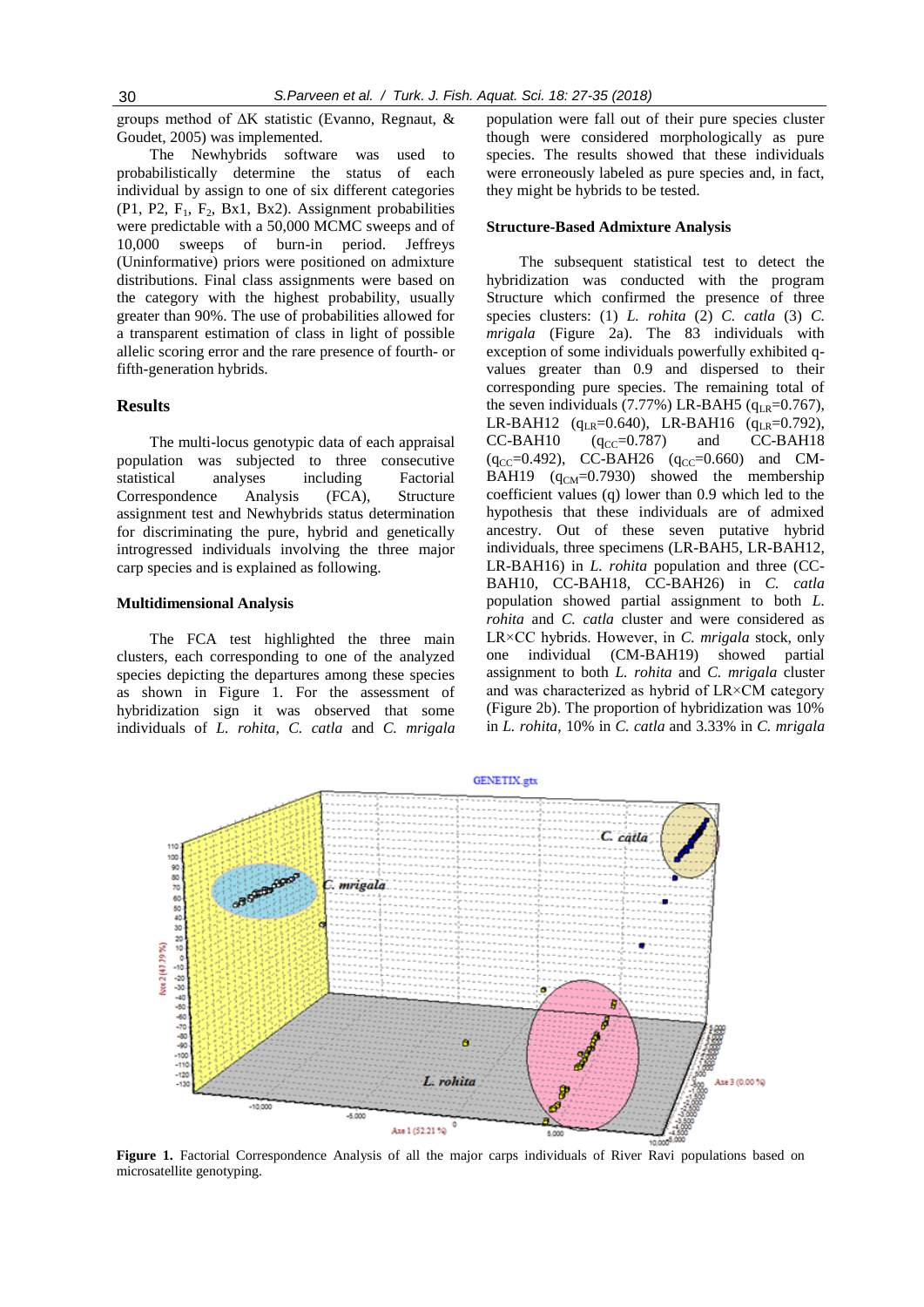population. All the hybrid individuals were found to be of LR×CC and LR×CM category.

#### **Newhybrids Determination of Hybrid Categories**

In order to categorize the admixed individuals into  $F_1$ ,  $F_2$  and later hybrid categories the hybrid individuals together with their genitor species were subjected to analysis in the program Newhybrids. All individuals that were labeled as *L. rohita* and *C. catla*  showed a posterior probability higher than 0.97 to be composed of one of the two species. Figure 3 shows the Newhybrids statistical analysis that included the

*L. rohita*, *C. catla* and their hybrids. Regarding the hybrids between these two species, LR-BAH5, LR-BAH12, LR-BAH21 hybrid individuals were differentiated as backcross of *L. rohita* in *L. rohita* population. In *C. catla* population, a total of three specimens; CC-BAH10 and CC-BAH26 and CC-BAH18 were characterized as backcross of Catla and  $F_1$  hybrid, respectively. The Newhybrids statistical analysis that included the *L. rohita* and *C. mrigala* is shown in Figure 4. Regarding the hybrid individual (CM-BAH19) between these two species that was differentiated by the program Structure in *C. mrigala*  population was categorized as backcross of *C.* 



Figure 2a. Histogram showing the clustering on the totality of specimens of River Ravi populations of major carps computed by STRUCTURE with  $K = 3$ .



**Figure 2b.** Proportion of the model-based clusters in the ancestry of each sample of River Ravi populations; in blue: "*L*. *rohita*'' cluster; in red: ''*C. catla*'' cluster and in green: *C. mrigala*''. Each individual is represented as a vertical bar. Composite bar, partitioned into two segments whose length is proportional to the estimated membership in the two clusters, represent expected hybrid.



**Figure 3.** Admixture categorization of the *L. rohita* and *C. catla* specimens of River Ravi populations; green bar: ''Pure *L. rohita*''; red bar: "Pure *C. catla*''; blue bar:  $F_1$  hybrid; yellow bar: backcross of  $F_1$  with pure *C. catla* and brown bar backcross of F<sub>1</sub> with pure *L. rohita*: Each individual is represented as a horizontal bar.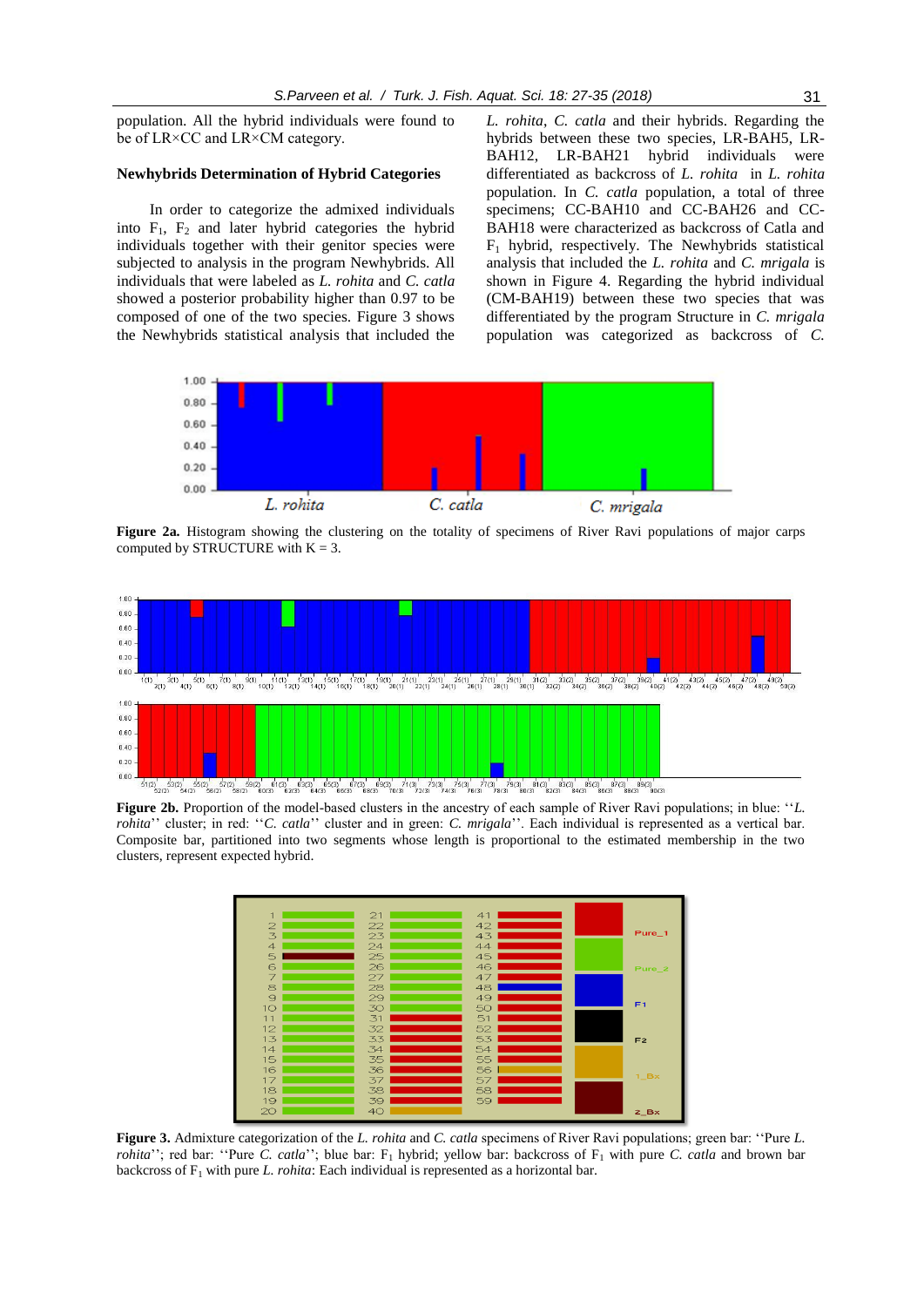

**Figure 4.** Admixture categorization of the *L. rohita* and *C. mrigala* specimens of River Ravi populations; red bar: ''Pure *L. rohita*''; green bar: ''Pure *C. mrigala*''; yellow bar: backcross of  $F_1$  with pure *L. rohita* and brown bar backcross of  $F_1$ with pure *C. mrigala*. Each individual is represented as a horizontal bar.

*mrigala*.

# **Discussions**

The current study is the first to detect the extent to which major carps have been hybridizing in wild environment; Ravi River basin in southern Punjab, Pakistan.

From last several decades, hybridization between fish species has become a serious issue in conservation and evolutionary biology. There is a growing concern over the ecological and genetic impacts on the pristine parental populations of a species. In Pakistan, studies on genetic aspects of fish particularly indiscriminate hybridization and genetic introgression are scarce; the utmost required for sustainable management and conservation of fisheries resources. Added to the poor fitness of major carps in growing anthropogenic perturbations, the maintenance of genetic integrity of these species is immensely required in both wild and captive environment. The molecular markers are robust tools to analyze the genetic integrity of populations (Chauhan & Rajiv, 2010). To differentiate the pure and hybrid lineage is a substantial step towards the development of conservation and management strategies for native species (Allendorf *et al*., 2001; Docker, Dale, & Heath, 2003; Gunnell, Tada, Hawthorne, Keeley, & Ptacek, 2008).

Our results based on twelve microsatellite loci suggested that hybridization between major carps has been occurring in the Ravi River basin. Microsatellites markers have been proven to be very useful tool for identifying major carp hybrids taking into account that the alleles of an individual represent a combination of parental alleles (Chauhan & Rajiv, 2010). Microsatellites have recently been applied in many hybridization studies (Nolte, Gompert, & Buerkle, 2009; Vandeputte & Haffray, 2014). Several researchers have used the microsatellite markers for parentage assignment that is essential for broodstock management (Borrell *et al*., 2011).

In present study, the microsatellite based genotypic data of major carps of each population was subjected to assignment analyses implemented in programs Genetix, Structure and Newhybrids to investigate undetected mixed-ancestry in individuals of major carps. Bayesian and Maximum likelihood analyses are especially useful in investigating the populations which may not be in equilibrium (Excoffier & Heckel, 2006). These statistical methods do not necessarily require pure representatives of the parental species be available, and do not require that the different groups being analyzed have diagnostic alleles because these are based on the probability of individual genotypes at multiple loci to belong to parental species, taking into account the allele frequencies of parental species. Such methods have been frequently used for hybrid detection and introgression measurement (Lajbner, Linhart, & Kotlik, 2011; Dudu *et al*., 2011).

Bayesian model-based clustering analyses revealed the presence of three taxa corresponding to the examined species *(L. rohita, C. catla* and *C. mrigala*). The assignment analyses confirmed the mixed nuclear-genome ancestry of one phenotypically identified putative hybrid. Putative mixed ancestry was also detected in three individuals from *L*. *rohita*, two from *C. catla* and one specimen from *C. mrigala,*  morphologically identified as Rohu, Mrigal and Catla, respectively. Overall, the extent of hybridization was found to be 7.77% in major carp populations of River Ravi. All the hybrids individuals were found to be of LR×CC and LR×CM category. The hybrid individuals detected in *L. rohita* population were differentiated as backcross of *L. rohita*. However, in *C. catla* population, both F1 and backcross individuals were detected while in *C. mrigala*, only backcross individuals were observed.

Due to commercial significance of major carps, the fisheries department of Punjab, Pakistan launches a campaign of releasing fish seed of major carps in natural waters every year under a coordinated programme so that these native species could be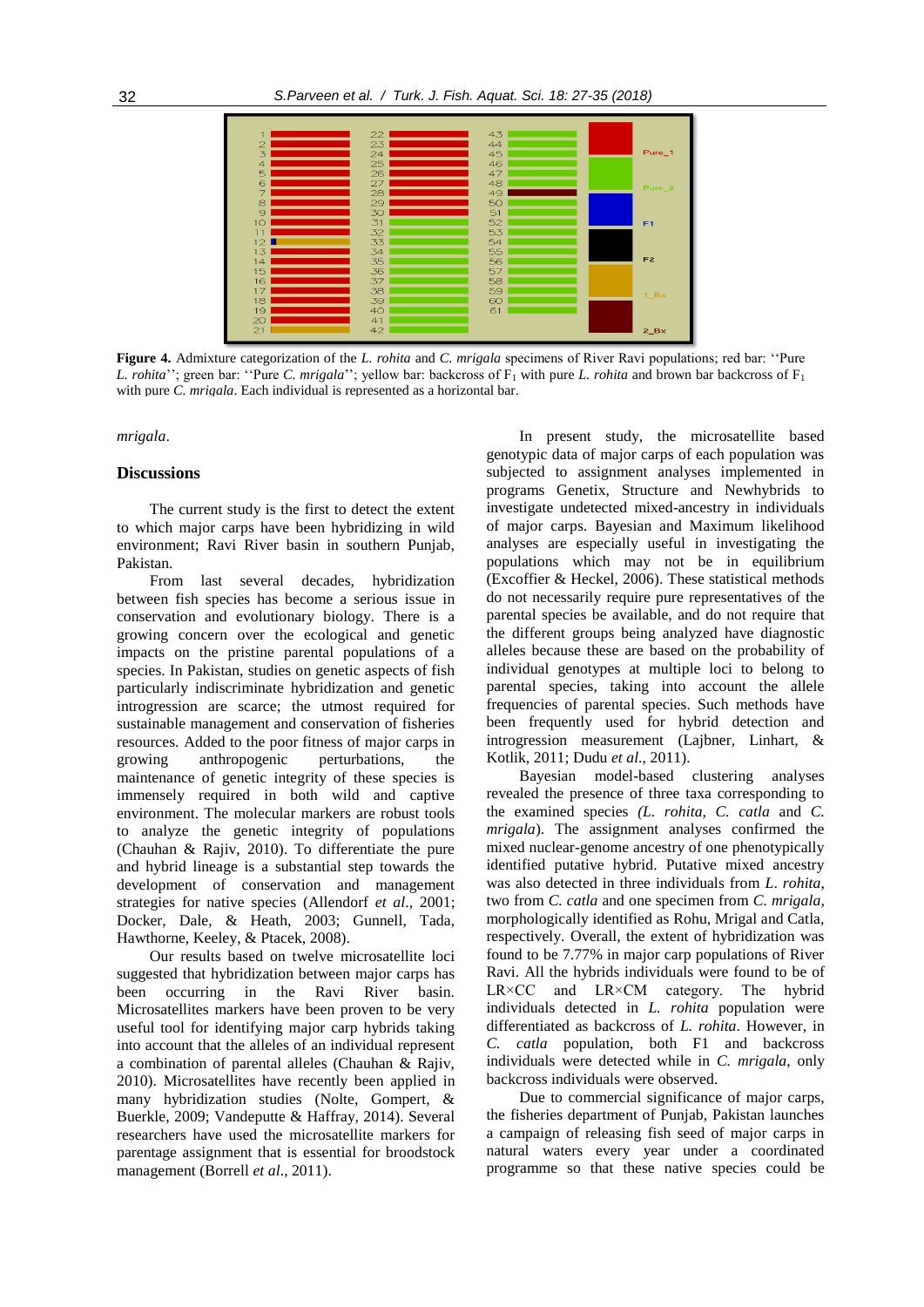conserved on sustainable grounds in the country. About 10 thousand fish seed is released annually at Head Balloki River Ravi under this program. The current introgressive hybridization, however, has not led to a swamping of the gene pool of major carps. Senanan, Kapuscinski, Na-Nakorn and Miller (2004) reported that the release or escape of fertile hybrids in nature results in consequences of introgressive hybridization.

Major carps have spatial reproductive isolating mechanisms. It has been suggested that spatial isolating mechanisms are most frequently circumvented by human activities including water management projects, such as dam and canal construction, water diversion for agriculture activities, dredging, pollution and droughts decreasing stream flows, limiting the spawning habitat (Grady & Cashner, 1988). Carlson, Pflieger, Trial and Haverland (1985) reported that suspected hybrids of Pallid and Shovelnose Sturgeon appear to be more common in areas with reduced habitat diversity, where homogenized habitat may lead to a loss of reproductive isolation. Recent evidence indicates that adaptation to distinct environments has an important or even predominant role in reproductive isolation (Schemske, 2000). Rundle, Nagel, Boughman and Schluter (2000) examined that the three-spine Stickleback fish evolved to benthic and limnetic forms with different sizes and diets. Tests of mating preference revealed that benthics and limnetics from the same or different populations showed reproductive isolation.

Breakdown of reproductive barriers between species leads to the loss of genotypically distinct populations with subsequent mixing of gene pools (Hasselman *et al*., 2014). Recently, the extinction of several Orestias fish species in the Lake Titicaca has been reported due to their narrow geographic distribution and occurrence in highly exploited habitats (Carson *et al*., 2014). Recent research has indicated that introgressive hybridization has been so extensive between white suckers and flannel mouth suckers that the genetic integrity of flannel mouth suckers has been eroded to the point where they are at risk of local extinction in Muddy Creek (McDonald, Parchman, Bower, Hubert, & Rahel, 2008)

The occurrence of natural hybridization may be due to anthropogenic activities such as destruction of spawning grounds. The congestion in the spawning ground may result accidently the ova of one species getting fertilized by the sperm of another species. Particularly, in the case of major carps with very compatible genomic structure (Nagpure, Kushwaha, Sriyastava, & Ponniah, 2001), it is more easy and frequent to encounter natural hybrids among major carps when bred together in relatively congregated conditions. Hundred of the carp species breed together in the, bundh-type ponds, a small spawning area, and incidence of natural hybridization is comparatively frequent in these areas. The probable reason for this type of hybridization might be the accidental fertilization of eggs by the sperms of another species due to the overcrowding in the spawning grounds.

The detection of hybrids by employing the statistical methods is secure. In present findings, almost perfect correspondence was seen between the findings of three successive statistical analyses, in majority of the cases based on totally different concepts (Figures 1, 2, 3 and 4). The present preliminary results suggested that introgressive hybridization is occurring between the major carps species in Ravi River basin. As, the observations of farmers and scientists indicated that wild populations of major carps in River Ravi are declining due to habitat loss, pesticide use and over exploitation. Findings of present study suggest that the diagnosis of pure parental and hybrid specimens is a key point in such conservation projects relying on the captivebreeding of wild specimens.

As a precautionary principle, and in order to limit the risks of hybridization, it is recommended that captive-bred populations are screened for purity of major carps on genetic basis. Habitats of major carps are being deteriorated due to increase in anthropogenic pressure and there is a genuine opportunity for hybridization events to increase in numbers and sites. In this context, the development of diagnostic methods to detect hybrids will be an important achievement for the survey of hybridization patterns among species of major carps and related taxa.

# **References**

- Abbott, R., Albach, D., Ansell, S., Arntzen, J. W., Baird, S. J. E., Bierne, N., Zinner, D. (2013). Hybridization and speciation. *Journal of Evolutionary Biology*, *26*(2), 229–246.
	- http://dx.doi.org/10.1111/j.1420-9101.2012.02599.x
- Allan, J. D., Abell, R., Hogan, Z., Revenga, C., Taylor, B. W., Welcomme, R. L., & Winemiller, K. (2005). Overfishing of inland waters. *Bioscience*, *55*(12), 1041. http://dx.doi.org/10.1641/0006- 3568(2005)055[1041:Ooiw]2.0.Co;2
- Allendorf, F. W., Leary, R. F., Spruell, P., & Wenburg, J. K. (2001). The problems with hybrids: setting conservation guidelines. *Trends in Ecology & Evolution*, *16*(11), 613–622.
- http://dx.doi.org/10.1016/S0169-5347(01)02290-X Anderson, E. C., & Thompson, E. A. (2002). A modelbased method for identifying species hybrids using multilocus data. *Genetics*, *160*(3), 1217 –1229. http://dx.doi.org/test statistics; hybrids
- Araki, H., Cooper, B., & Blouin, M. S. (2007). Genetic Effects of Captive Breeding Cause a Rapid, Cumulative Fitness Decline in the Wild. *Science*, *318*(5847), 100–103.
	- http://dx.doi.org/10.1126/science.1145621
- Belkhir, K., Borsa, P., Goudet, J., Chikli, L. & Bonhomme, F. (2000). GENETIX, logiciel sous Windows TMpour la genetique des populations, version 4.01 University of Montpellier II, Montpellier.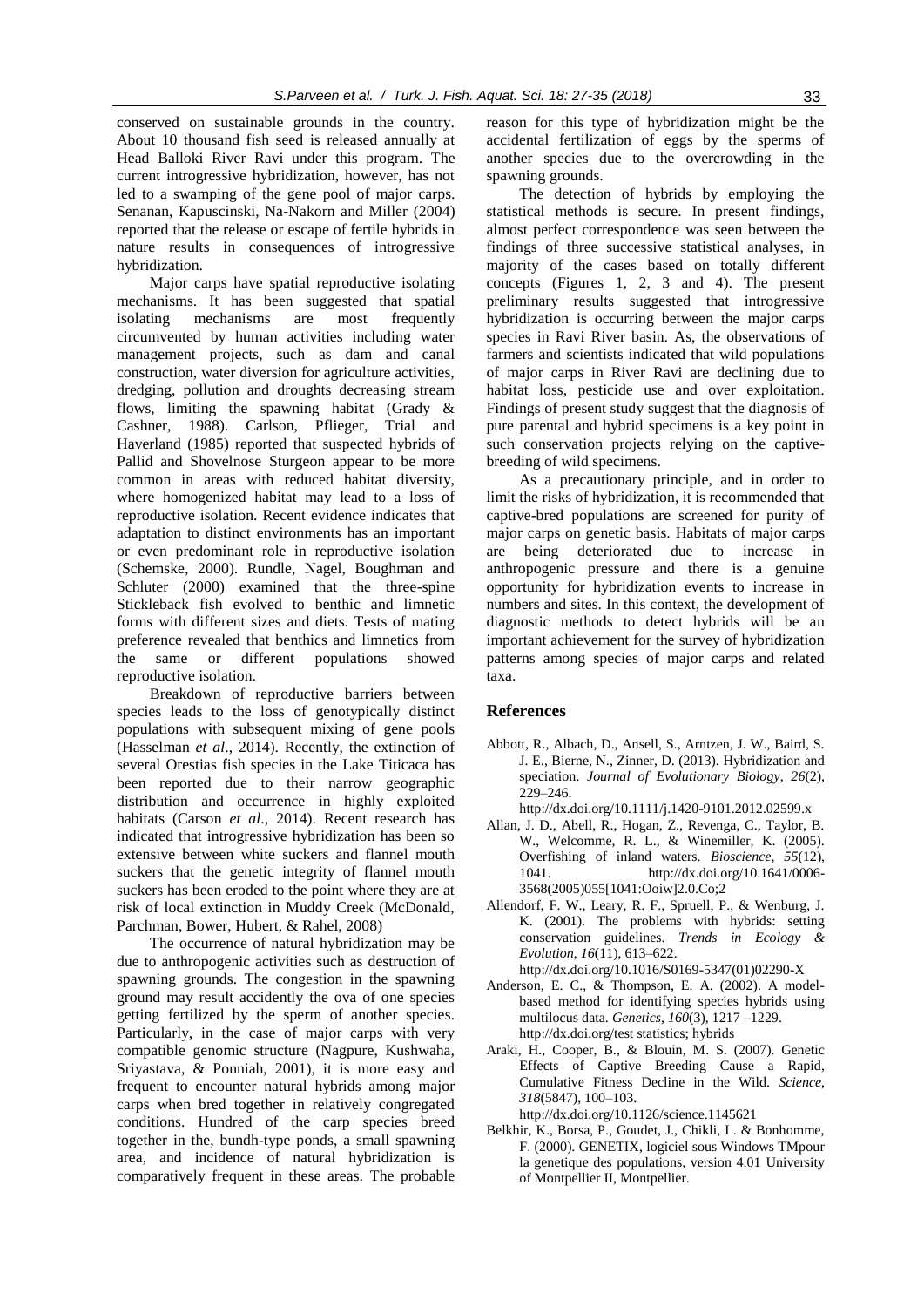Borrell, Y. J., Alvarez, J., Blanco, G., de Murguía, A. M., Lee, D., Fernández, C., … Prado, J. A. S. (2011). A parentage study using microsatellite loci in a pilot project for aquaculture of the European anchovy Engraulis encrasicolus L. *Aquaculture*, *310*(3-4), 305– 311.

http://dx.doi.org/10.1016/j.aquaculture.2010.10.025

- Carlson, D. M., Pflieger, W. L., Trial, L., & Haverland, P. S. (1985). Distribution, biology and hybridization of Scaphirhynchus albus and S. platorynchus in the Missouri and Mississippi rivers. *Environmental Biology of Fishes*, *14*(1), 51–59. http://dx.doi.org/10.1007/BF00001576
- Carson, E. W., De la Maza-Benignos, M., de Lourdes Lozano-Vilano, M., Vela-Valladares, L., Banda-Villanueva, I., & Turner, T. F. (2014). Conservation genetic assessment of the critically endangered Julimes pupfish, Cyprinodon julimes. *Conservation Genetics*, *15*(2), 483–488. http://dx.doi.org/10.1007/s10592-013-0548-x
- Chauhan, T., & Rajiv, K. (2010). Molecular markers and their applications in fisheries and aquaculture. *Advances in Bioscience and Biotechnology*, *01*(04), 281–291.

http://dx.doi.org/10.4236/abb.2010.14037

- Crooijmans, R. P. M. A., Poel, J. J. V., Groenen, M. A. M., Bierbooms, V. A. F., & Komen, J. (1997). Microsatellite markers in common carp (Cyprinus carpio L.). *Animal Genetics*, *28*(2), 129–134. http://dx.doi.org/10.1111/j.1365-2052.1997.00097.x
- Das, P., Mishra, A., & Srivastava, S. K. (1996). Status on research in applied carp genetics and breeding in India. *Journal of Aquaculture in the Tropics*, *11*, 307- 318.
- Docker, M. F., Dale, A., & Heath, D. D. (2003). Erosion of interspecific reproductive barriers resulting from hatchery supplementation of rainbow trout sympatric with cutthroat trout. *Molecular Ecology*, *12*(12), 3515–3521.

http://dx.doi.org/10.1046/j.1365-294X.2003.02000.x

- Dudu, A., Suciu, R., Paraschiv, M., Georgescu, S. E., Costache, M., & Berrebi, P. (2011). Nuclear Markers of Danube Sturgeons Hybridization. *International Journal of Molecular Sciences*, *12*(12), 6796–6809. http://dx.doi.org/10.3390/ijms12106796
- Evanno, G., Regnaut, S., & Goudet, J. (2005). Detecting the number of clusters of individuals using the software structure: a simulation study. *Molecular Ecology*, *14*(8), 2611–2620.

http://dx.doi.org/10.1111/j.1365-294X.2005.02553.x

- Excoffier, L., & Heckel, G. (2006). Computer programs for population genetics data analysis: a survival guide. *Nature Reviews Genetics*, *7*(10), 745–758. http://dx.doi.org/10.1038/nrg1904
- Ford, J. S., Myers, R. A., Palermo, V., Bailey, D., & Chen, D. (2008). A Global Assessment of Salmon Aquaculture Impacts on Wild Salmonids. *PLoS Biology*, *6*(2), e33. http://dx.doi.org/10.1371/journal.pbio.0060033
- Frankham, R. (2010). Where are we in conservation genetics and where do we need to go? *Conservation Genetics*, *11*(2), 661–663.

http://dx.doi.org/10.1007/s10592-009-0010-2

Goodman, S. J., Barton, N. H., Swanson, G., Abernethy, K., & Pemberton, J. M. (1999). Introgression through rare hybridization: A genetic study of a hybrid zone between red and sika deer (genus Cervus) in Argyll,

Scotland. *Genetics*, *152*(1), 355–71. Retrieved from http://www.ncbi.nlm.nih.gov/pubmed/10224266

Gozlan, R. E., Britton, J. R., Cowx, I., & Copp, G. H. (2010). Current knowledge on non-native freshwater fish introductions. *Journal of Fish Biology*, *76*(4), 751–786.

http://dx.doi.org/10.1111/j.1095-8649.2010.02566.x

- Grady, J. M., & Cashner, R. C. (1988). Evidence of Extensive Intergeneric Hybridization among the Cyprinid Fauna of Clark Creek, Wilkinson Co., Mississippi. *The Southwestern Naturalist*, *33*(2), 137. http://dx.doi.org/10.2307/3671888
- Gunnell, K., Tada, M. K., Hawthorne, F. A., Keeley, E. R., & Ptacek, M. B. (2008). Geographic patterns of introgressive hybridization between native Yellowstone cutthroat trout (Oncorhynchus clarkii bouvieri) and introduced rainbow trout (O. mykiss) in the South Fork of the Snake River watershed, Idaho. *Conservation Genetics*, *9*(1), 49–64. http://dx.doi.org/10.1007/s10592-007-9302-6
- Hansen, M. M., Bekkevold, D., Jensen, L. F., Mensberg, K. L. D., & Nielsen, E. E. (2006). Genetic restoration of a stocked brown trout Salmo trutta population using microsatellite DNA analysis of historical and contemporary samples. *Journal of Applied Ecology*, *43*(4), 669–679.

http://dx.doi.org/10.1111/j.1365-2664.2006.01185.x

- Hasselman, D. J., Argo, E. E., McBride, M. C., Bentzen, P., Schultz, T. F., Perez-Umphrey, A. A., & Palkovacs, E. P. (2014). Human disturbance causes the formation of a hybrid swarm between two naturally sympatric fish species. *Molecular Ecology*, *23*(5), 1137–1152. http://dx.doi.org/10.1111/mec.12674
- Hoagstrom, C. W. (2015). Habitat loss and subdivision are additive mechanisms of fish extinction in fragmented rivers. *Global Change Biology*, *21*(1), 4–5. http://dx.doi.org/10.1111/gcb.12578
- Kamonrat, W., McConnell, S. K. J., & Cook, D. I. (2002). Polymorphic microsatellite loci from the Southeast Asian cyprinid, Barbodes gonionotus (Bleeker). *Molecular Ecology Notes*, *2*(2), 89–90. http://dx.doi.org/10.1046/j.1471-8286.2002.00155.x
- Konishi, M., Hosoya, K., & Takata, K. (2003). Natural hybridization between endangered and introduced species of Pseudorasbora, with their genetic relationships and characteristics inferred from allozyme analyses. *Journal of Fish Biology*, *63*(1), 213–231.

http://dx.doi.org/10.1046/j.1095-8649.2003.00146.x

Lajbner, Z., Linhart, O., & Kotlik, P. (2011). Human-aided dispersal has altered but not erased the phylogeography of the tench. *Evolutionary Applications*, *4*(4), 545–561.

http://dx.doi.org/10.1111/j.1752-4571.2010.00174.x

McDonald, D. B., Parchman, T. L., Bower, M. R., Hubert, W. A., & Rahel, F. J. (2008). An introduced and a native vertebrate hybridize to form a genetic bridge to a second native species. *Proceedings of the National Academy of Sciences of the United States of America*, *105*(31), 10837–42.

http://dx.doi.org/10.1073/pnas.0712002105

McGinnity, P., Prodöhl, P., Ferguson, A., Hynes, R., Maoiléidigh, N. O., Baker, N., … Cross, T. (2003). Fitness reduction and potential extinction of wild populations of Atlantic salmon, Salmo salar, as a result of interactions with escaped farm salmon. *Proceedings. Biological Sciences*, *270*(1532), 2443–